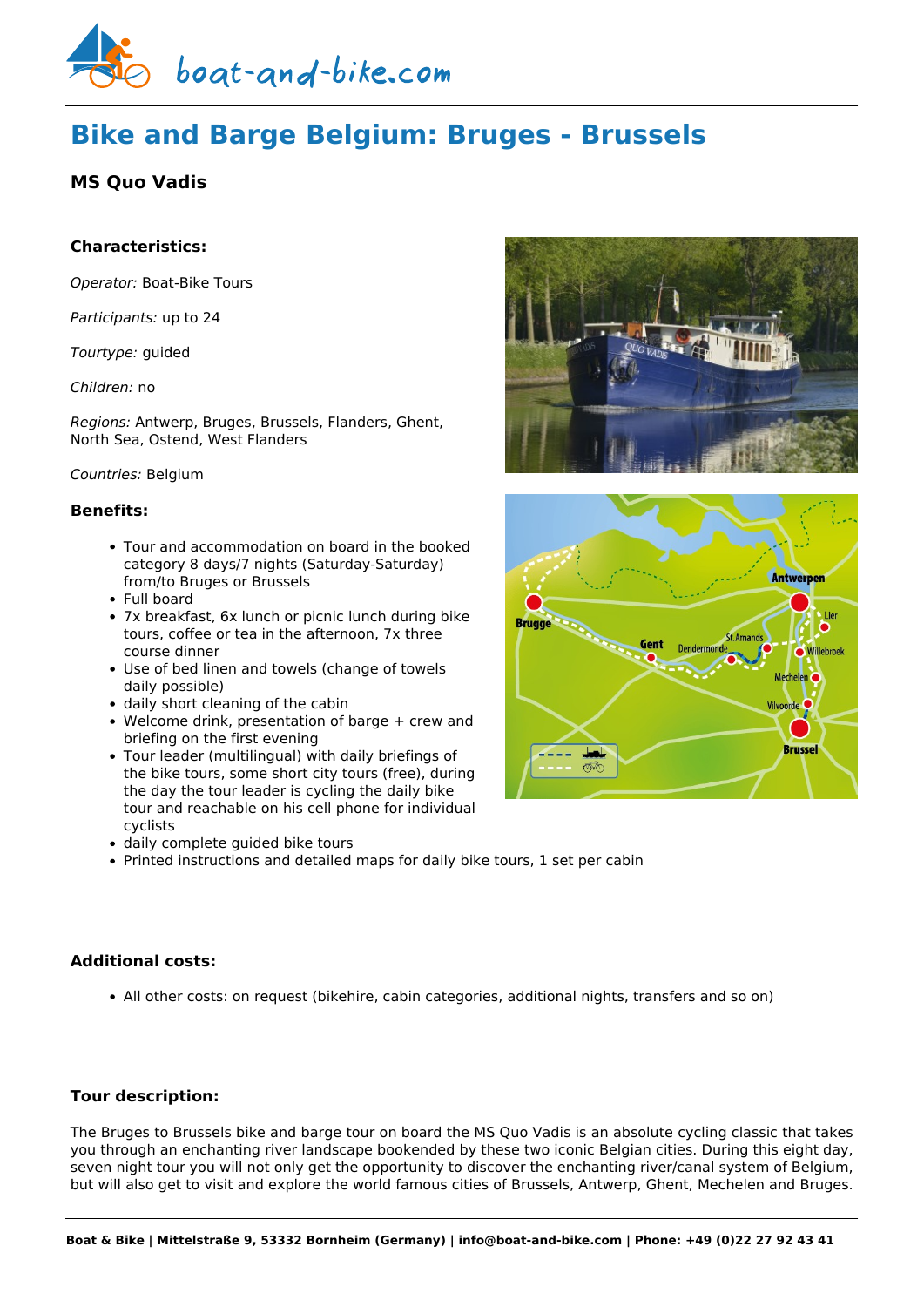

Along the way you will cycle through small traditional Belgian villages, will visit a number of famous local landmarks and, importantly, will have the opportunity to immerse yourself in Belgium's well-deserved reputation for superb food and drink. Major attractions of the tour include:

- The city of Brussels
- Antwerp, a city famous for its vibrant nightlife
- The opportunity to explore Ghent
- The UNESCO World Heritage-listed historical centre of Bruges
- Mechelen, a small and picturesque city

On a daily basis you will cycle along old tow paths next to small canals and rivers and via quiet country lanes to ancient villages steeped in history. Enjoy a coffee or one of the many village beers in an authentic Belgian pub where the locals approvingly raise their glass, especially when you arrive by bike. Your home away from home for the duration of the Bruges to Brussels tour is the floating hotel MS Quo Vadis, a comfortably furnished and appointed barge that will make you feel right at home. The MS Quo Vadis is equipped with 12 spacious outside cabins with private shower/WC, two single beds that can be pushed together and air conditioning (windows cannot be opened). The ship, which caters for a maximum of 24 guests, offers a gorgeous open salon with corner seats, a restaurant, a small bar and a sundeck with umbrellas. The captain and the owner Rendert Jan and his crew will look after you the most pleasant way.

#### MS Quo Vadis

Your home away from home for the duration of the Bruges to Brussels tour is the floating hotel MS Quo Vadis, a comfortably furnished and appointed barge that will make you feel right at home. MS Quo Vadis was put into service in April 2006 and is equipped with 12 spacious outside cabins with private shower/WC, two single beds that can be pushed together and air conditioning (windows cannot be opened). The ship, which caters for a maximum of 24 guests, offers a gorgeous open salon with corner seats, a restaurant, a small bar and a sundeck with umbrellas. Your tasty dinner will be freshly prepared daily (organic food are generally used, and often freshly homemade bread is served). There is also a guitar and piano on board so you can enjoy your own live music at night. The captain and his crew are looking forward to meeting you.

Tour Details Across Flanders: From Bruges to Brussels | MS Quo Vadis

#### Day 1 (Sat): Embarkation: Bruges

Individual arrival in Bruges. The MS Quo Vadis awaits you in the Bruges harbour. Embarkation and check-in where the crew will welcome you on board is from 3 to 5pm. Before or after boarding take the opportunity to explore this lovely city of art, widely described as the "Venice of the North". You can enjoy the ambience of the UNESCO World Heritage-listed historical centre during a leisurely walk, take in the hustle and bustle of the Grote Markt square (Great Market square), visit one of Bruges many museums or simply enjoy the stunning beauty and culture of this unforgettable city from the comfort of a sidewalk café.

#### Day 2 (Sun): Bruges | Roundtrip around Bruges to the North Sea coast (Approx. 55 km/33 mi.)

Your first day of cycling will take you through Damme, the birthplace of the impudent Middle Ages trickster Till Eulenspiegel, to the seaside resort of Blankenberge. Visit any one of numerous cafés and, if you want to cool down, enjoy a swim in the North Sea. After approx. 2 hours you will cycle back to Bruges and the MS Quo Vadis.

#### Day 3 (Mon): Bruges - Moerebrugge | Moerebrugge - Oostende - Ghent (Approx. 40 km/24 mi.)

While you enjoy breakfast the barge MS Quo Vadis will sail to Moerebrugge where you will start your day's cycling. With the historical city of Ghent your destination today you will cycle via Oostende along the Ghent-Oostende-canal through the beautiful Flemish landscape. The town centre of Ghent features lovely illuminated streets that are a must to explore, while the architectural richness in the historical centre of the city has to be seen to be believed (during the Middle Ages Ghent was the 2nd largest European city after Paris). The MS Quo Vadis will dock for the night at the Merelbeke lock, a suburb of Ghent and approx. 15 cycling minutes to the city centre.

#### Day 4 (Tue): Ghent - Dendermonde (Approx. 48 km/29 mi.) | Dendermonde - St. Amands

After breakfast in Ghent you will cycle through a diverse landscape to Dendermonde which is located at the mouth of the Dender River where it flows into the Schelde River. Here you can enjoy some time off your bicycle with a coffee or a cup of tea at the beautiful Flemish Grote Market square. In the evening shipping to Sint Amands one of the most beautiful and winding parts of the route on the river Schelde.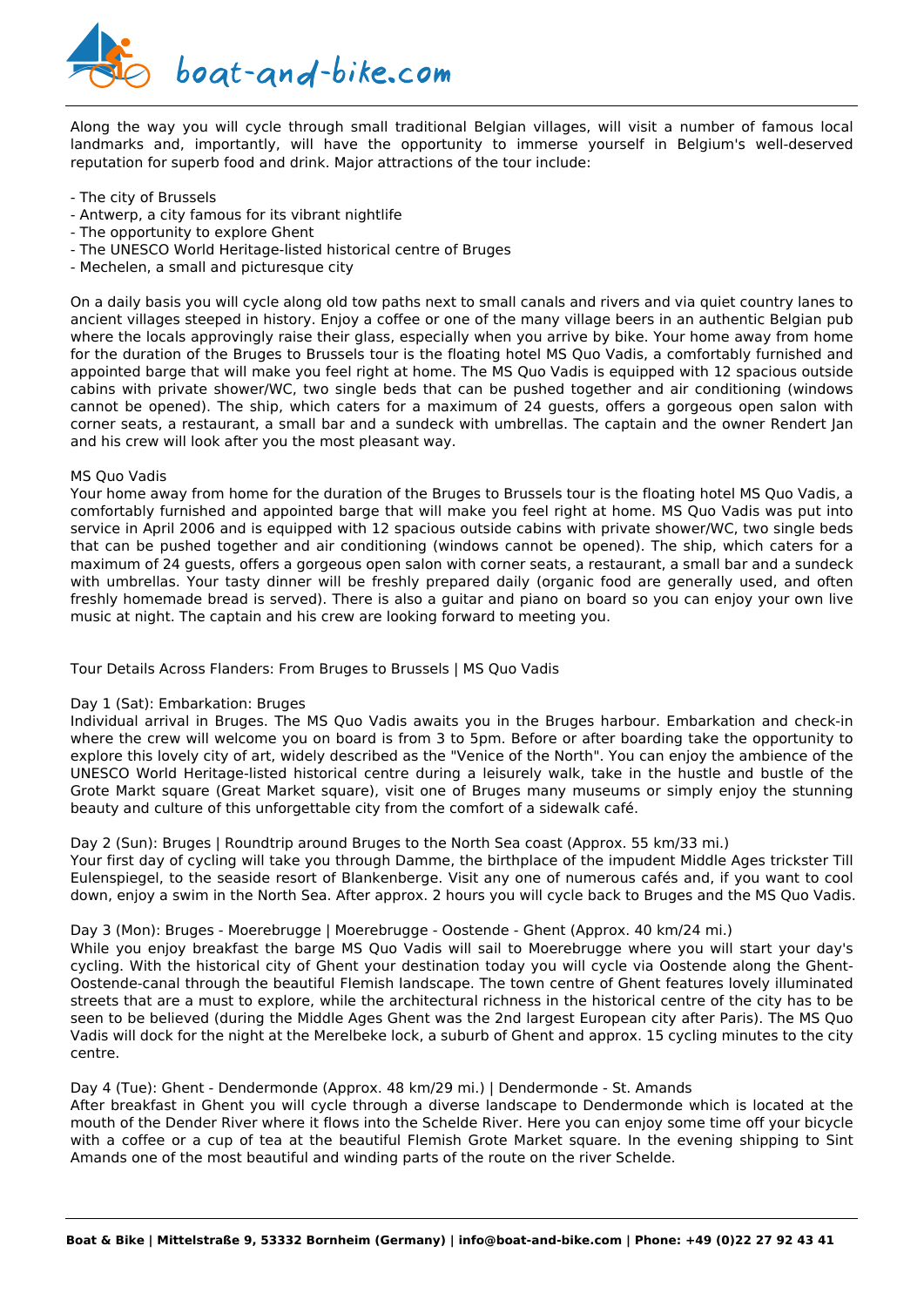

#### Day 5 (Wed): St. Amands - Temse - Antwerp (Approx. 42 km/25 mi.)

Your cycle route for the day starts in St. Amands and takes you over the Brussels-Rupel canal and on to an historical brick factory situated between Boom and Niel where bricks have been manufactured since the Middle Ages. After cycling through the countryside to Rupelmonde and later Hemiksem you will finally reach Antwerp, your destination for the night. Antwerp is a harbour city situated on the river Schelde famous for handling up to 80% of the world's rough diamonds. There are many highlights in the city to discover including: the City Hall, one of several majestic buildings constructed during the Renaissance period, the historical City Square Grote Market, the Onze-Lieve-Vrouwe Cathedral and the medieval Steen Castle.

#### Day 6 (Thu): Antwerp - Lier -Willebroek (Approx. 45 km/27 mi.)

After breakfast you will cycle through the leafy suburbs of Antwerp and past typical Belgian villas that feature beautiful trees, manicured gardens and picturesque facades to Lier. From here you cycle along the small river Nete and on to Willebroek where the MS Quo Vadis is waiting for you once again. When there is enough interest a beer tasting will be held on board (to be paid on board).

#### Day 7 (Fri): Willebroek - Mechelen - Vilvoorde (Approx. 40 km/24 mi.) | Vilvoorde - Brussels

While the barge sets sail along the Willebroek canal, your final day's cycling will see you pass through the picturesque countryside via Mechelen to Vilvoorde. Mechelen is a remarkable city that boasts more than 300 buildings that are historically listed. Of these 8 are churches - all on less than 3 square kilometres of land! From Vilvoorde you will board the MS Quo Vadis for the trip to Brussels, where you can walk through the historical city centre, visit the Grote Markt square (Great Market square), arguably Europe's most beautiful medieval square lined with guild houses or marvel at the Gothic town hall.

Day 8 (Sat): Disembarkation: Brussels

Disembarkation after breakfast till 09:30 AM: End of your trip.

All distances are "approximate distances" of recommended bike tours.

When a guest does not want to cycle one day, he can skip the bike tour and relax on board while cruising to the next town.

Program and details barring changes, a.o. as a result of nautical, technical or meteorological reasons.

On the arrival day it is possible to load your luggage on board from 9:30am.

A guide will guide the bike tour daily, however it is also possible to ride the bike tour individually (self-guided).

Tour descriptions and maps are available on board for anyone interested in taking the self-guided option.

The guide can be reached on his/her mobile phone in cases of emergency or technical breakdown of the bicycle.

Tour Details Across Flanders: From Brussels to Bruges | MS Quo Vadis

#### Day 1 (Sat): Embarkation: Brussels

Individual arrival in Brussels. The MS Quo Vadis awaits you in the Brussels harbour. Embarkation and check-in where the crew will welcome you on board is from 3 to 5pm. Take some time to explore the capital of Belgium: walk through the historical city centre, visit the Grote Markt square (Great Market square), arguably Europe's most beautiful medieval square lined with guild houses, marvel at the Gothic town hall or visit the Royal Palace! The highlight of the palace, many will agree, is the Mirror Room which is adorned from floor to ceiling with mirrors and 11 luminous chandeliers

Day 2 (Sun): Brussels - Vilvoorde | Vilvoorde - Mechelen - Willebroek (Approx. 40 km/24 mi.)

During breakfast the barge MS Quo Vadis will sail to Vilvoorde where, following the distribution of bicycles, your first day of cycling will see you travel to Mechelen a remarkable city that boasts more than 300 buildings that are historically listed. Of these 8 are churches - all on less than 3 square kilometres of land! Cycle on from Mechelen past picturesque villages and large country estates to Willebroek where the MS Quo Vadis, your floating hotel for the night, will be waiting with a warm shower and a delicious meal. When there is enough interest a beer tasting will be held on board (to be paid on board).

#### Day 3 (Mon): Willebroek - Antwerp (Approx. 50 km/30 mi.)

Today you will cycle from Willebroek via Lier to Antwerp. Antwerp is a harbour city situated on the river Schelde famous for handling up to 80% of the world's rough diamonds. Lively Antwerp is a hidden gem. Its medieval streets, Renaissance monuments and vibrant nightlife are a magnet for tourists from around the world. Highlights to be discovered include: the City Hall, one of several majestic buildings constructed during the Renaissance period, the historical City Square Grote Markt, the Onze-Lieve-Vrouwe Cathedral and the medieval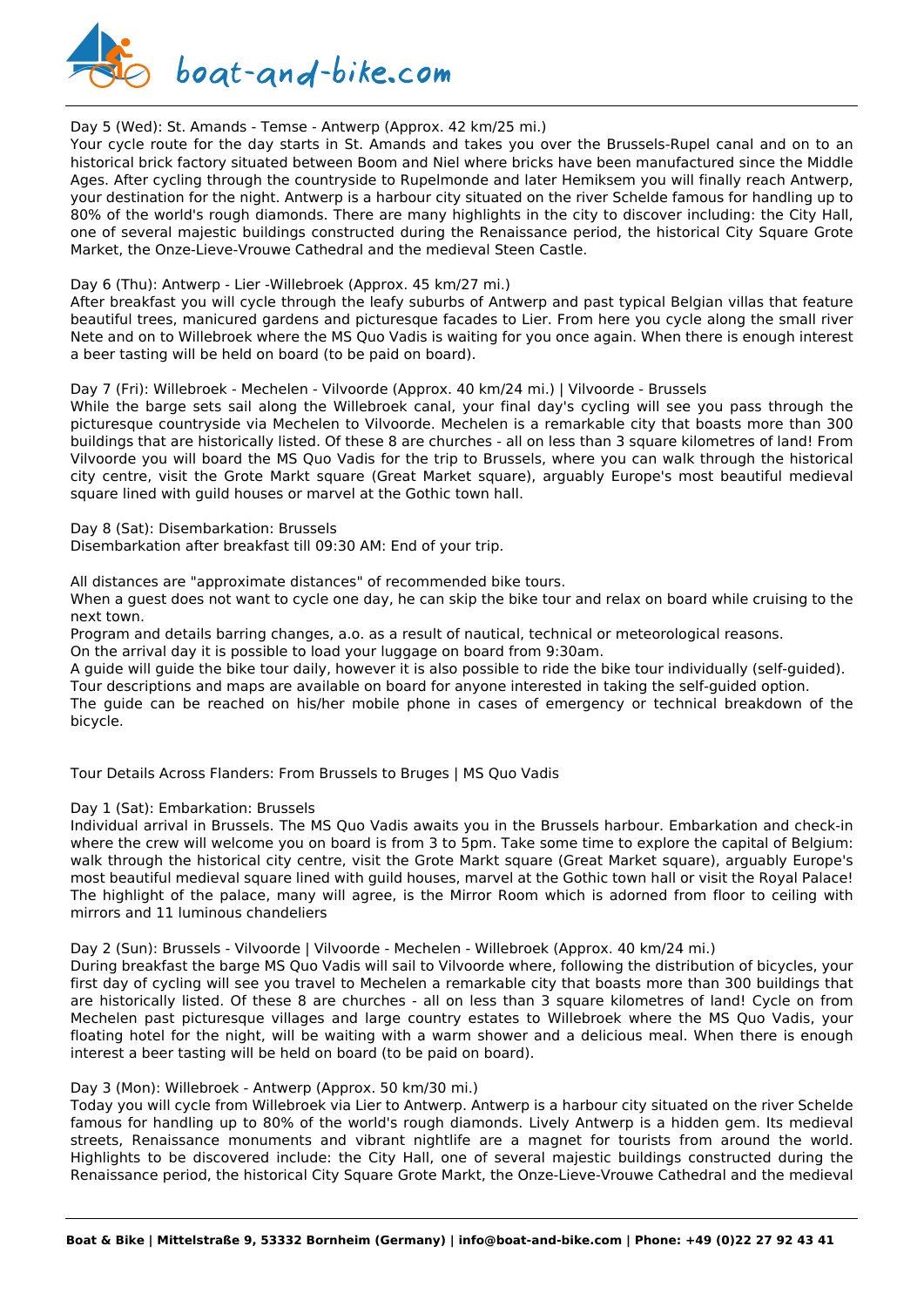

#### Steen Castle.

Day 4 (Tue): Antwerp - St. Amands / Dendermonde (Approx. 50 km/30 mi.) | St. Amands - Dendermonde The bicycle tour today will take you upstream along the Schelde River to Hemiksem and on to Rupelmonde where the Schelde joins the Rupel River. After following the Rupel for a few kilometres you will reach the village of Niel and later the Walenhoek Nature Reserve. Along the way you will have the opportunity to visit an historical brick factory situated between Boom and Niel where bricks have been manufactured since the Middle Ages. Your destination for the day is the beautiful city of Dendermonde. A "must" to end the day's cycling is a short stop for a drink at Dendermonde's beautiful Flemish market square Grote Markt (Great Market square).

#### Day 5 (Wed): Dendermonde - Ghent (Approx. 48 km/29 mi.)

Today you will cycle to the beautiful city of Ghent, where the MS Quo Vadis will be moored in the suburb of Merelbeke which is approx. a 15 minute cycle from the city centre. You will enjoy being able to explore the pedestrian area in Ghent's town centre, partly by bike and partly on foot. Ghent features lovely illuminated streets that are a must to explore, while the architectural richness in the historical centre of the city has to be seen to be believed (during the Middle Ages Ghent was the 2nd largest European city after Paris).

#### Day 6 (Thu): Ghent - Vinderhoute - Bruges (Approx. 40 km/24 mi.)

Part of the day's cycling will be along the Ghent-Oostende-canal to Oostende through the beautiful Flemish landscape to Bruges, a lovely art city and Belgium's most perfectly preserved medieval town. Widely described as the "Venice of the North", Bruges attracts more than two million visitors every year who come for the ambience of the UNESCO World Heritage-listed historical centre. While you are here you can visit one of Bruges many museums or simply take in the stunning beauty and culture of this unforgettable city from the comfort of a sidewalk café.

#### Day 7 (Fri): Tour around Bruges to the North Sea (Approx. 55 km/33 mi.)

Your final day of cycling takes you along a quiet canal and past beautiful poplar trees through an attractive polder landscape (a polder is a low-lying tract of land enclosed by embankments) dotted with small farm houses to the North Sea coast via the small city of Damme. Here you will have the opportunity to get your feet wet along an inviting 12 kilometre sandy beach, visit any one of numerous cafés and see the attractive dune landscape of "Het Zwin" (a unique nature reserve). On the return ride to Bruges you will cycle along a small picturesque canal.

Day 8 (Sat): Disembarkation: Bruges

Disembarkation after breakfast until 9:30am: End of your trip.

All distances are "approximate distances" of recommended bike tours.

When a guest does not want to cycle one day, he can skip the bike tour and relax on board while cruising to the next town.

Program and details barring changes, a.o. as a result of nautical, technical or meteorological reasons.

On the arrival day it is possible to load your luggage on board from 9:30am.

A guide will guide the bike tour daily, however it is also possible to ride the bike tour individually (self-guided). Tour descriptions and maps are available on board for anyone interested in taking the self-guided option. The guide can be reached on his/her mobile phone in cases of emergency or technical breakdown of the bicycle.

#### BICYCLES:

The bicycles on board are mostly unisex touring bicycles of the German brand VSF with normal mount (ladies model), 7 gears, hand brake and pedal brake and pannier bag. There are 5 electrical bikes with backpedal brakes only (only on request). Other bikes (e.g. children's bikes) and child's saddles (rear) are on these tours only available after prior request (by booking) and confirmation and a very limited number possible. Bike rent is optional. Because of the limited space on deck there is a max. of 2 own bikes per departure; only on request available after prior request (by booking) and confirmation. However, the crew or tour operator are in no way responsible for any damage, loss or theft of such bicycles. In the Netherlands bikers are not obligated by law to wear a bike helmet. There are no bike helmets available on board.

#### Passenger car parking options:

Brussels: Guarded parking areas at station Gare Du Nord approx. EUR 15 per day (subject to change). No reservation possible. Transfer by taxi from Gare Du Nord to ship berth approx. EUR 15.

Bruges: Guarded parking areas at the main station (Stationsplein), approx. EUR 4 per day (subject to change).